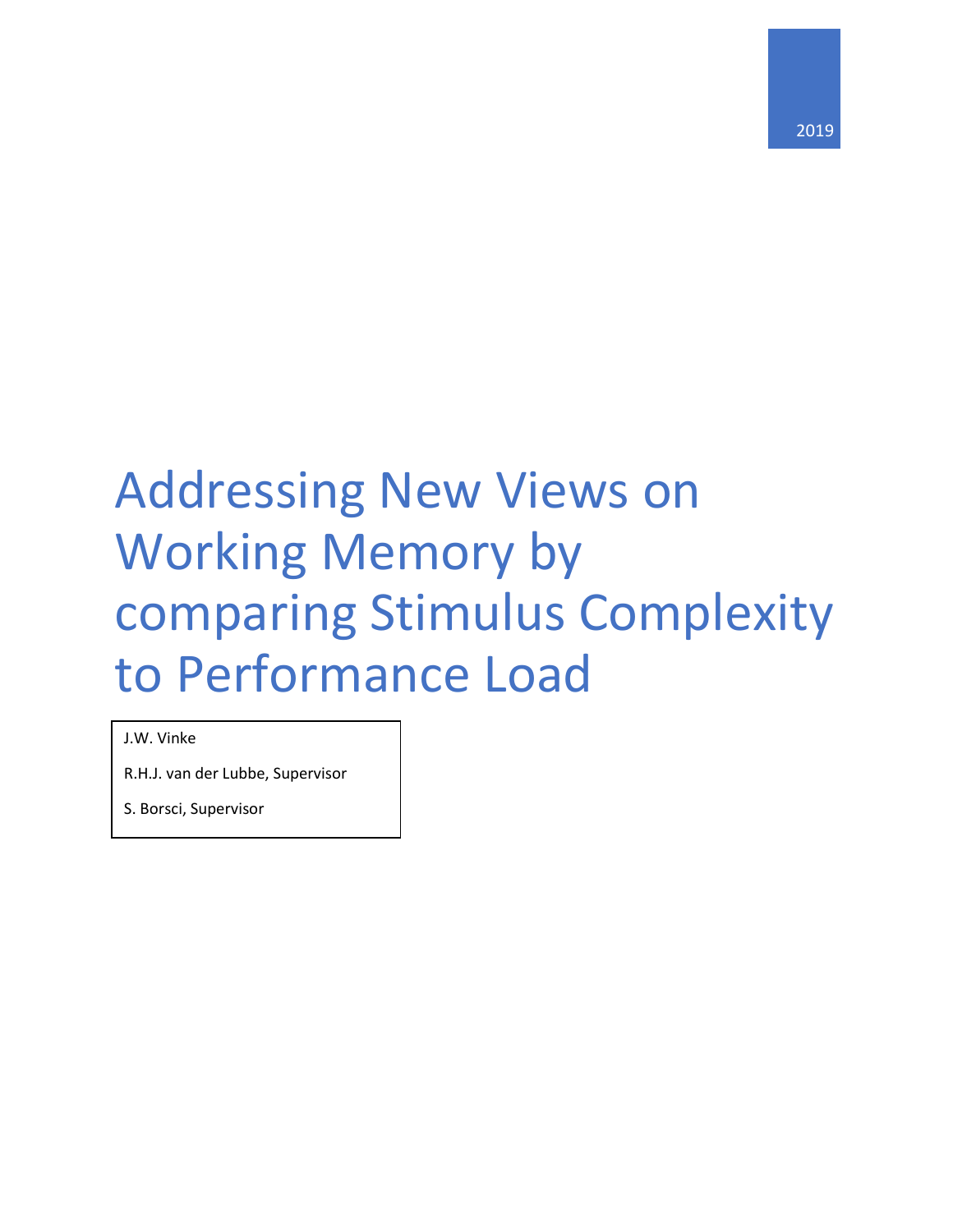## Abstract

Regarding working memory, there are several models competing for viability with the scientific community. Among the most prominent are the discrete resource models, i.e. the slot model and discrete representations model, and the continuous scale models, i.e. equal resource model and variable precision model. We hypothesized whether adding more relevant features to a target object that needed to be remembered increased the error in recollection. We used a withinsubjects design across three conditions. In the first condition, participants had to just remember the color of a bar. In the second condition they had to just remember the orientation of the bar. In the third condition they had to remember both color and orientation. There were no significant results that showed that adding more relevant features increases error in recollection. However, an increase in elements to be remembered did increase error. This suggests a middle ground between the discrete representations model and continuous scale models.

# Introduction

Working memory has been defined increasingly detailed conceptually in the past decades (Ma, Husain, & Bays, 2014). There is, however, still much unknown about the exact nature of working memory. One particular area of interest lies in the mechanisms by which the capacity of working memory is governed. This paper explores some theories regarding this subject; focusing on slot models and limited resource models. We examine which theory is most likely.

# *Traditional views on working memory*

Working memory is a model of the system that is used to maintain and store information for a short amount of time (A. Baddeley, 2003). The term is used to set it apart from short term memory, to accentuate the multi-component model of working memory against the more simple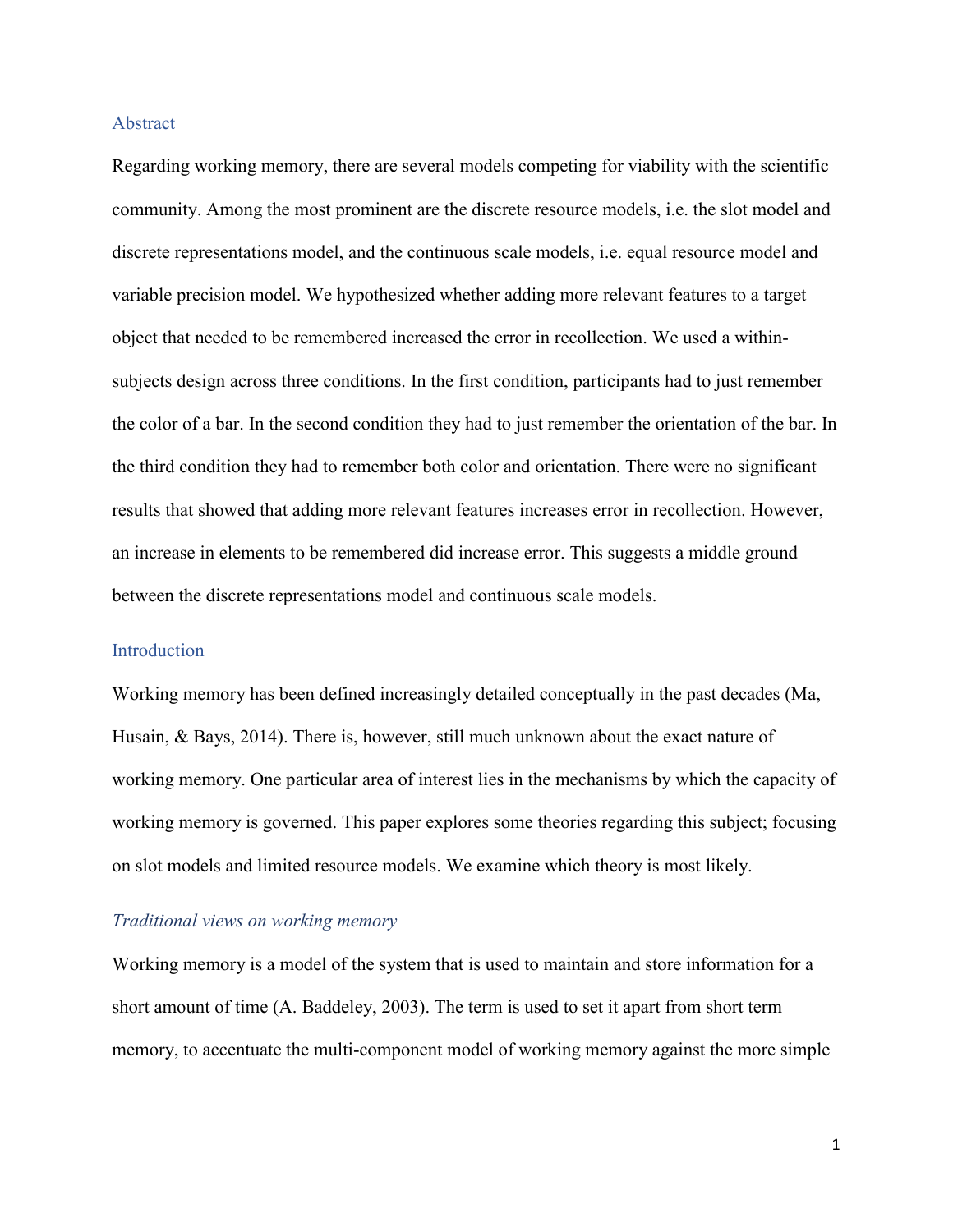short term memory (A. D. Baddeley & Hitch, 1974). Working memory also allows for manipulation of information through its subsystems (A. Baddeley, 1992).

The capacity of this working memory is traditionally understood to consist of slots. Miller's model (Miller, 1956) states that people, on average, can store up to seven items in their working memory; with a margin of two items less or more. He also offers a solution to the problem of people being able to remember way more than would normally be possible in this model: chunking. By combining several items into one slot, people could exceed the number of items posited by the slot theory. It has already been found that objects comprised of multiple features are remembered the same as single-feature objects, at least when these objects contain a limited number of features (Luck & Vogel, 1997).

## *New views on working memory*

The slot model of working memory does not quite fit with recent findings, though. For instance, it has been found that recollection decreases continuously even before the capacity of seven slots would be reached (Ma et al., 2014). The slot theory is also insufficient for explaining differences in precision when measuring on an estimate scale (P. M. Bays, Catalao, & Husain, 2009). This leads to claims stating that while the slot model is convenient, it is also too simple and limiting to accurately describe working memory.

## *Limited resource models*

An alternative conceptualization of working memory is that of limited resource models. These state that memory is a finite pool to be used in flexible quantities across items. Some of these models still use mostly slot theory to explain distribution of memory capacity, like the discrete representations model (Zhang & Luck, 2008). In this case the slots are a resource which can also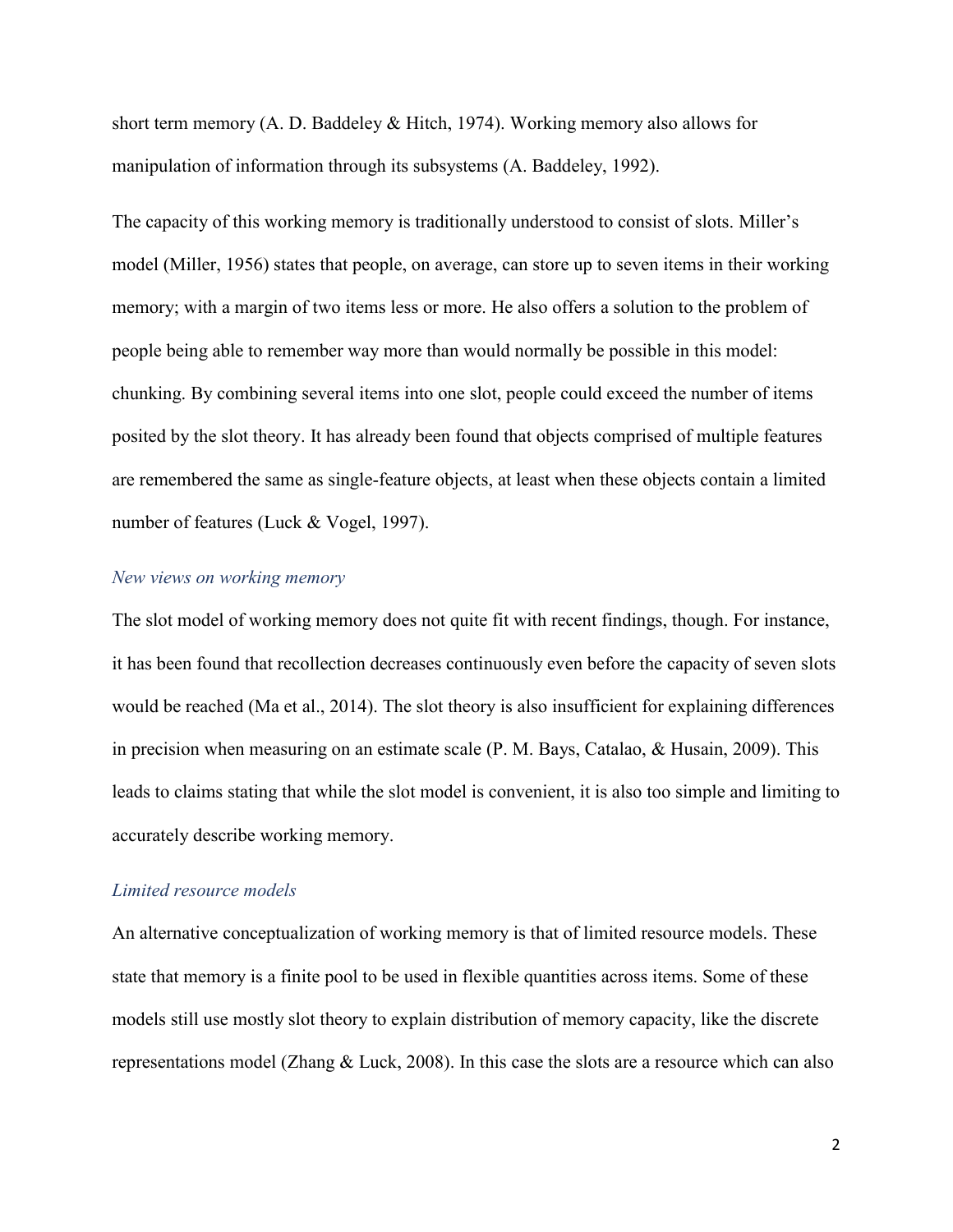be used to enhance the resolution of a remembered item by using multiple slots to process a single item.

Other models see the resource pool as a singular thing, to be distributed flexibly. These continuous scale models are further differentiated in the equal resource model (Paul M. Bays & Husain, 2008; Palmer, 1990; Wilken & Ma, 2004) and variable precision model (Fougnie, Suchow, & Alvarez, 2012; van den Berg, Shin, Chou, George, & Ma, 2012). The equal resources model states that the memory resources from the pool are distributed equally across the items needed to be remembered. This means that in the case of one item, the entire pool can be utilized on that single item. When remembering multiple items, the resources will be allocated uniformly to those items.

The variable precision model proposes that the memory resources can be distributed flexibly, with resource distribution being governed by attention, alertness and salience of the items (Fallon, Zokaei, & Husain, 2016; Klink, Jeurissen, Theeuwes, Denys, & Roelfsema, 2017; van den Berg et al., 2012). The resource pool is not necessarily distributed equally among all items in this model. The pool can be distributed flexibly a priori, and even a posteriori (Schneider, Göddertz, Haase, Hickey, & Wascher, 2019).

# *Aims and research question*

Most of the models mentioned focus on the items that need to be remembered, and not much research is done on the properties of those items. This paper seeks to explore whether a difference in complexity of the items by adding more features relevant to the task at hand impacts the performance of the working memory. This would not be the case in a discrete resource model like the slot theory or the discrete representations model because the features would get chunked into a single slot, benefitting from all the capacity of that slot, or maybe even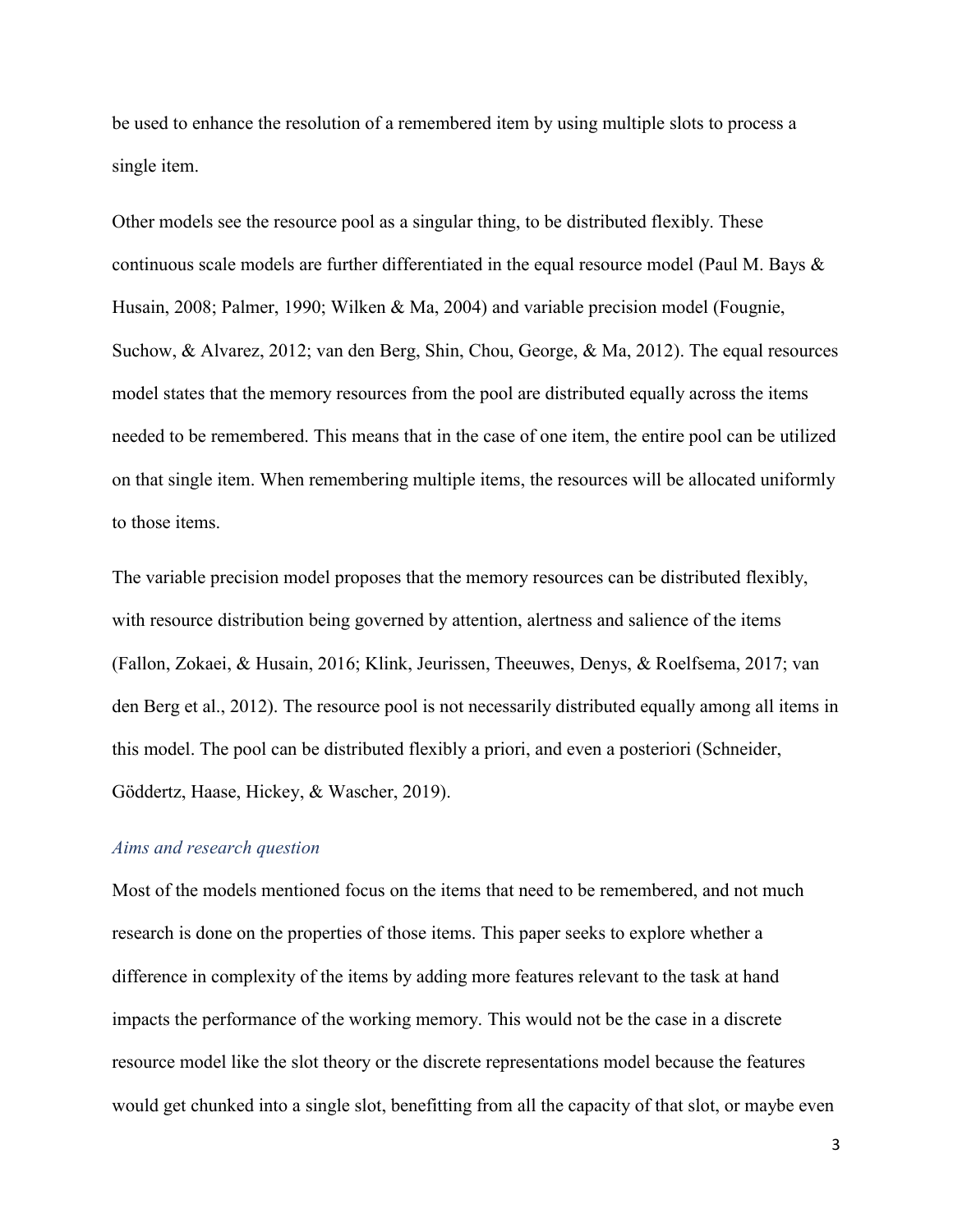several in case of the discrete representations model. Because the item with all its features is being chunked into one slot, there would be no additional resource drain from extra features.

As for the continuous resource models like the equal resources model and the variable precision model; it is to be expected that performance drops and errors rise in these models when adding more features as resources become strained between individual features and the item they are associated with. In these cases, every additional feature drains the resource pool, causing more errors.

This brings up the question: does the adding of more features relevant to the memory task in the same number of items increase the amount of error in recalling those features in visual stimuli?

## Method

# *Participants*

Eighteen subjects (age 18 to 28, sixteen female, three male) who gave their informed consent prior to the experiment participated in the study. The experiment was approved by the University of Twente ethics committee. The subjects had normal or corrected-to-normal visual acuity, which was tested before the experiment using 18 Landolt-C stimuli (Bach, 2006). They also had no to slight color blindness (14 or more correct answers on the first 21 plates), as tested by an online color blindness test (Flück, 2006), a digital adaptation of the Ishihara 38 plate Colour Vision Deficiency test (Ishihara, 1960).

#### *Materials*

The physical set-up comprised a display 21 inch in diameter and used a standard international keyboard as input. The participant was set at a viewing distance of 50 cm from the screen. The stimuli were bars of varying colors and orientation presented on a monochrome black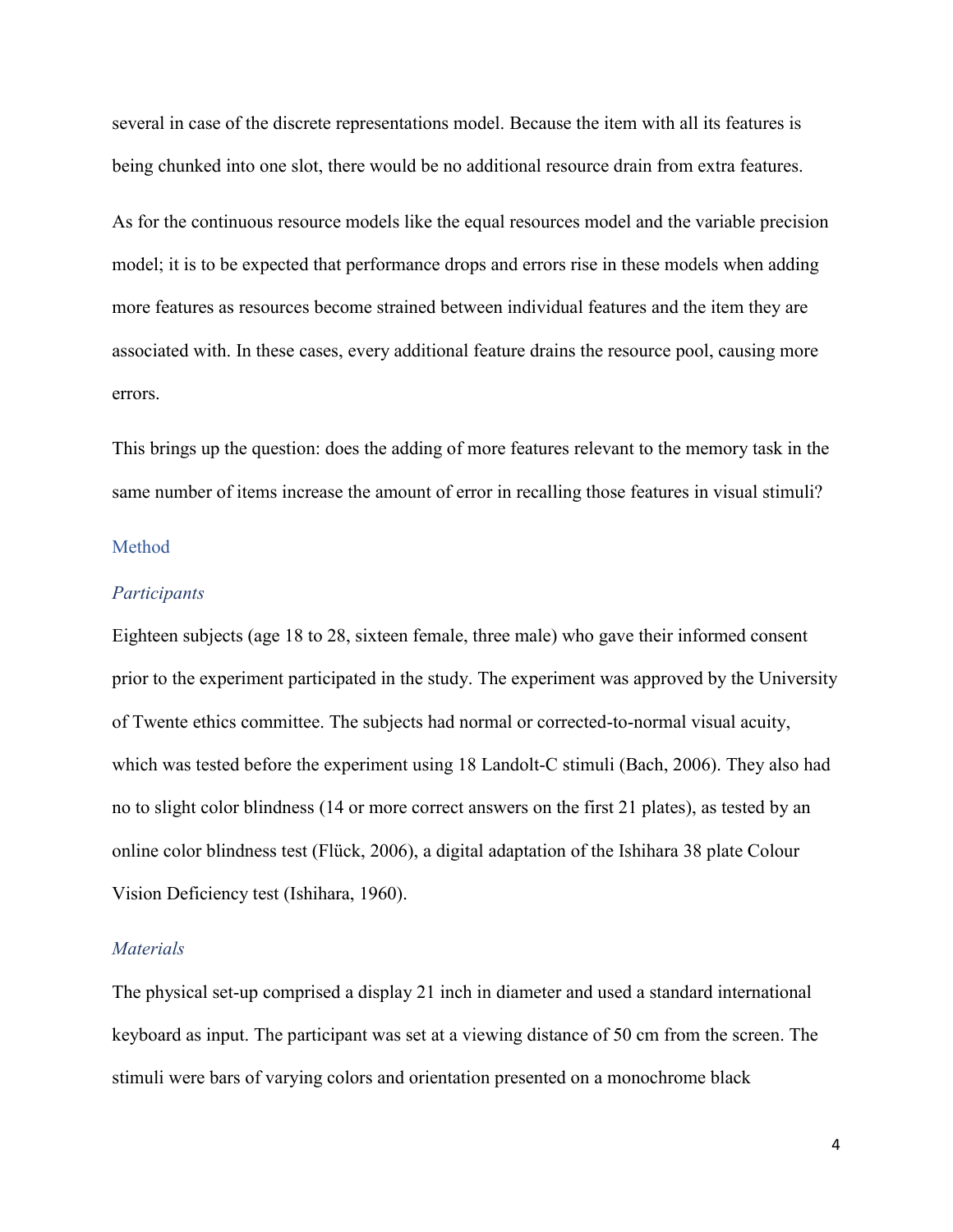background, with a white cross in the middle to center fixation. The colors of the bars, described here in the Hue, Saturation, Value (HSV) model, all had a brightness (value) and saturation of 100%, while their hues ranged from 0° to 324° with increments of 36° in between. They were rotated at angles 0° to 150°, with increments of 30° within that range. The bars had a visual angle of 3.2° in length. The stimuli appeared in a square area with a radius of 7.9° centered on the white fixation cross. The bars were spaced apart far enough to avoid accidental illusory conjunctions (A. Cohen & Ivry, 1989). The gray prompt square had a surface of 7.9° x 7.9°.

# *Procedure*

After giving informed consent the participants were asked to fill in a general questionnaire, after which they were tested for visual acuity and color blindness.

After the preliminary tests, the participants were tasked to complete the main exercise. All trials followed the same basic framework, a visual example of which is shown in Figure 1. In each trial a sample picture containing stimuli was shown for 1000 ms, after which it would disappear for 1000 ms. Then, the gray prompt square would indicate the area which had contained the bar the participant needed to have remembered. They were then shown multiple-choice options of either 10 different colors or 6 different orientations, at which point they could enter their answer. When a choice was made the screen would be blank for 1000 ms, after which the next trial started. The fixation cross would be on screen during the full length of every trial.

The participants got a small break of up to one minute after each 25 trials, which they could end early by pressing a key. The first block of 25 trials always contained only one stimulus in the sample picture, always displayed in the top-right quadrant of the picture due to programming limitations. The second block of 25 always contained two stimuli, always in the top-right and bottom-right quadrants. The third block of 25 always contained four stimuli, one in each of the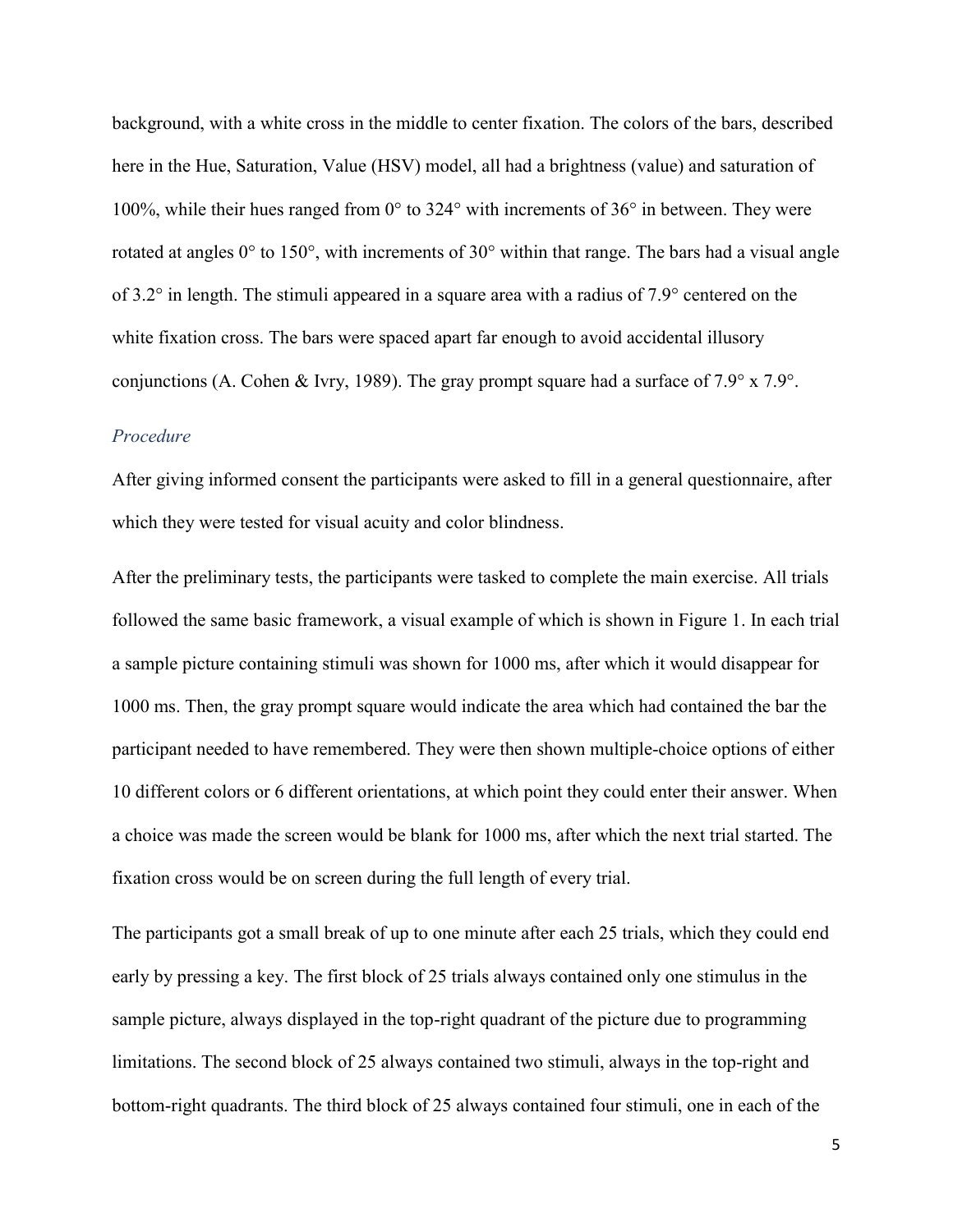quadrant around the fixation cross. The stimuli always appeared in a random location within quadrants of 7.9° by 7.9° in size. The blocks were always presented in this order. After these three blocks the participants moved on to the next condition within the overall experiment.



*Figure 1* Example of a trial with four items, and orientation needed to be remembered.

Each participant had to complete three sets of these three blocks, each with slightly varying instructions. In condition 1, participants were instructed to remember only the color of the bars, and were only given the option of answering in terms of the 10 different colors. Likewise, in condition 2, the participants were tasked to remember only the orientation of the bars, and given the option to answer only in terms of the 6 different possible orientations. In condition 3, the participants were instructed to remember both color and orientation of the bars, and could be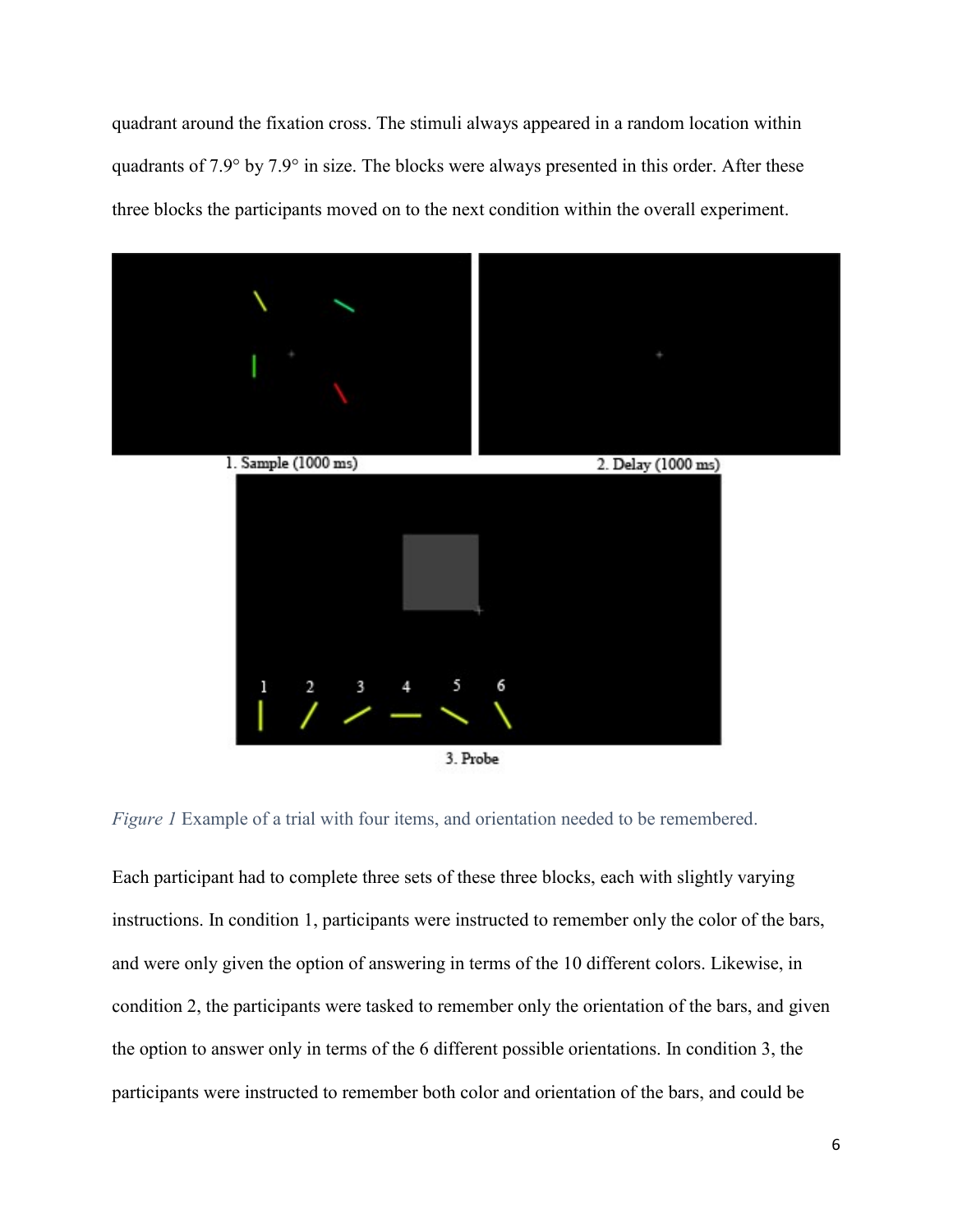asked to answer in terms of either color or orientation. Whether they would be asked for color or orientation was randomized per trial in this condition.

#### *Design*

The experiment was set up as a within-subjects type of design. In this case, the first independent variable was the condition of what to memorize with three factorial levels, i.e. the color of the bar, orientation of the bar, or both. This is directly linked to the amount of features the participant had to memorize. The second independent variable was the number of elements, with three levels as well: one element, two elements and four elements.

The error participants made in recalling was measured in degrees in order to quantify the amount of error. This means that a greater deviation from the correct answer resulted in a greater recorded error. It is important to note though that while both color and orientation were measured in degrees, they are not directly comparable. The error in color in measured in degrees of hue in the HSV-model of describing color and ranges from 1 to 359. Meanwhile the error in orientation is measured in degrees of rotation, ranging from 1 to 179.

The order in which the conditions (color, orientation, both) were presented to each participant was varied across participants to correct for learning effects that might occur between these conditions. So, in total there were 6 different orders in which participants could have undergone the experiment. These six were divided equally across the eighteen participants.

#### Results

As presented in Table 1, which shows results of the repeated measures ANOVA test, there is a significant effect when examining the number of elements (bars) presented to the participant,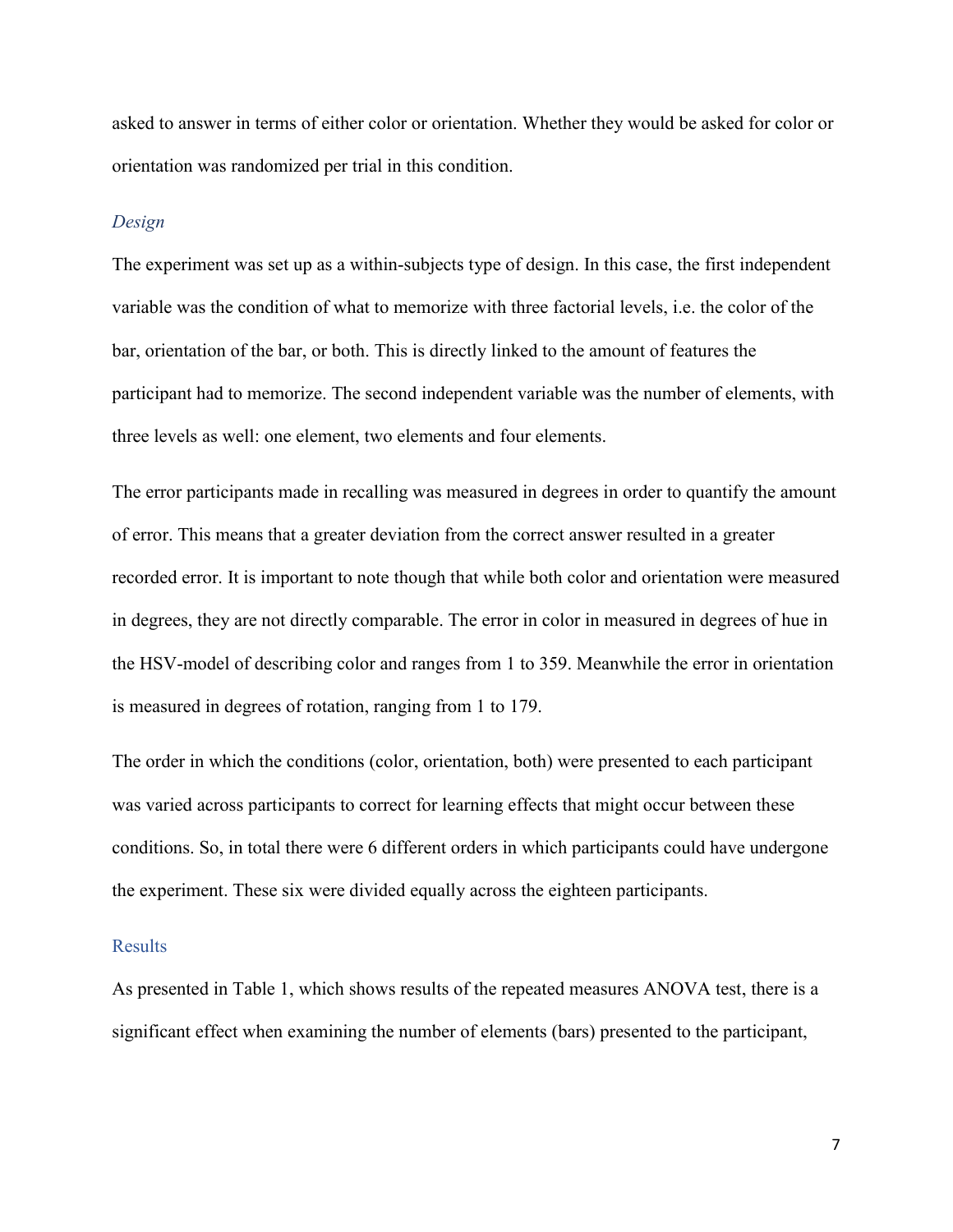$F(2,17) = 48.2 p < 0.001$ , with an effect size of  $\eta^2 = 0.739$ . This is in accordance with the discrete representations model of working memory. This is also illustrated in Figure 2.

When looking at the difference in error between conditions (blocked or mixed), no effect was found,  $F(1,17) = 3.994$   $p = 0.062$ ,  $\eta^2 = 0.190$ . Neither was there any interaction effect between condition and either the number of elements on screen, which feature was prompted, or both. Although no effect can be concluded, there is still a medium effect size when analyzing error between conditions (J. Cohen, 2013).

Finally, there is also an interaction effect between the type of feature and the number of elements,  $F(2,17) = 12.74$   $p = 0.001$ ,  $p^2 = 0.428$ .

## Table 1

## *Repeated measures ANOVA*

|                                 | df             | F      | p<    | $\eta^2$ |
|---------------------------------|----------------|--------|-------|----------|
| Condition                       |                | 3.994  | 0.062 | 0.190    |
| Feature                         |                | 26.015 | 0.000 | 0.605    |
| Number of Elements              | $\overline{2}$ | 48.185 | 0.000 | 0.739    |
| Condition * Feature             |                | 0.196  | 0.664 | 0.011    |
| Condition * Number of Elements  | $\mathfrak{D}$ | 1.93   | 0.161 | 0.102    |
| Feature * Number of Elements    | $\mathcal{D}$  | 12.735 | 0.001 | 0.428    |
| Condition * Feature * Number of | 2              | 0.071  | 0.931 | 0.004    |
| Elements                        |                |        |       |          |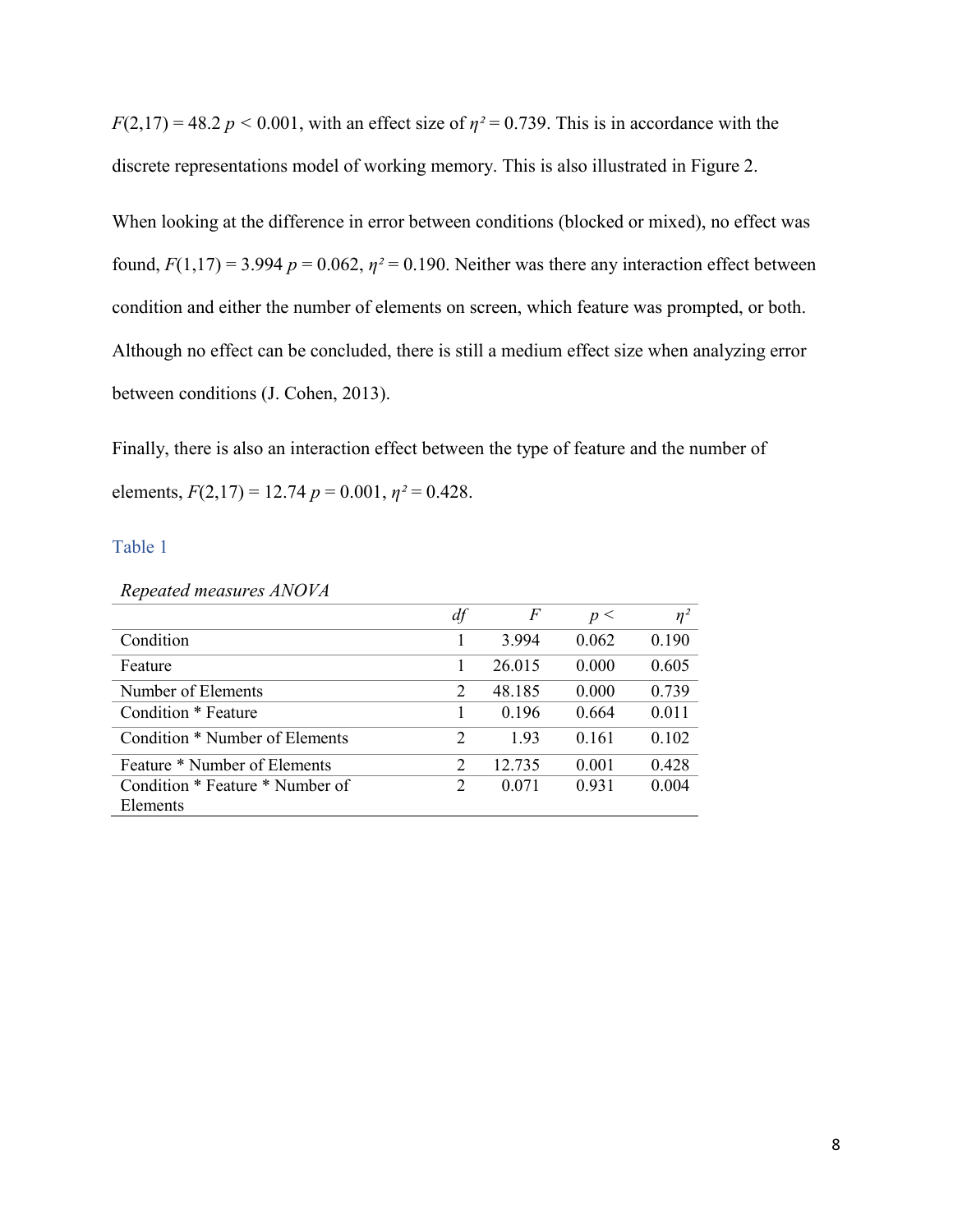

*Figure 2* Mean Error in Degrees plotted against the multiple numbers of elements, across each condition. Note that Condition 3 (Mixed) is divided over both possible prompts in that condition.

# **Discussion**

The results show that there was not enough evidence to say that adding more relevant features to an item increases the amount of errors, and therefore impacts performance. This observation, as well as the increase in errors with the increasing number of items, is in accordance with the findings of Zhang & Luck (2008) and their discrete resource model.

It should be noted, however, that though no statistical evidence was found linking the number of features to performance impact, the effect size of this variable is not negligible. Under these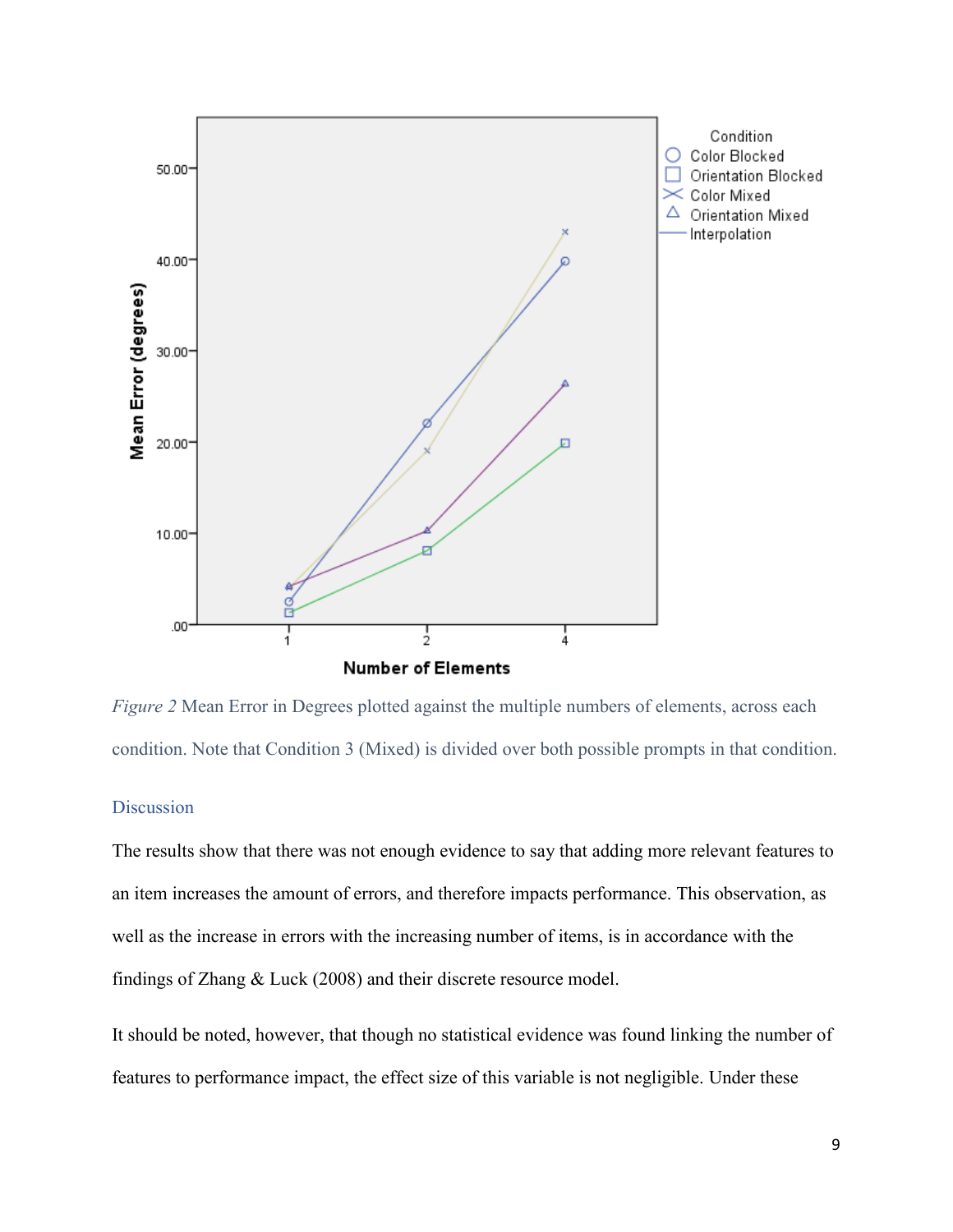circumstances, a type II error is not unlikely. In case of such a type II error, adding multiple features would have an impact on working memory performance, supporting the continuous resource models (Paul M. Bays & Husain, 2008; Fougnie et al., 2012; Palmer, 1990; van den Berg et al., 2012; Wilken & Ma, 2004). This outcome also lines up with one of the open questions Ma, et al. pose: "Another direction would be to combine ingredients from existing models in new ways, such as a continuous-resource model with a maximum number of items that can be stored or models in which the number of items stored varies across trials" (Ma, et al., 2014, p.354).

# *Limitations*

Due to the discrepancy between effect size and p-value regarding different conditions, a Mauchly test for sphericity was performed, which returned positive results. This means the findings were not distorted by a violation of the assumption of sphericity in the repeated measures ANOVA. Other confounding factors may have had to do with color perception. Since humans do not perceive colors equally well across the entire spectrum (Schnapf, Kraft, & Baylor, 1987), this might have resulted in a bias towards certain colors in the results, since a linear scale was used in the experiment. There is also a possibility of bias regarding orientation, since humans are more sensitive to lines of certain orientations than others (Girshick, Landy, & Simoncelli, 2011; Movshon & Blakemore, 1973).

Attentional bias may also have been in play during the experiment due to position uncertainty, in combination with having more stimuli being shown in certain places with more frequency. Since single stimuli were always shown in the top-right quadrant, and double stimuli in both right quadrants, participants might have been predisposed to those locations in any arrangement. This might also have been the case with the multiple-choice options, specifically those of the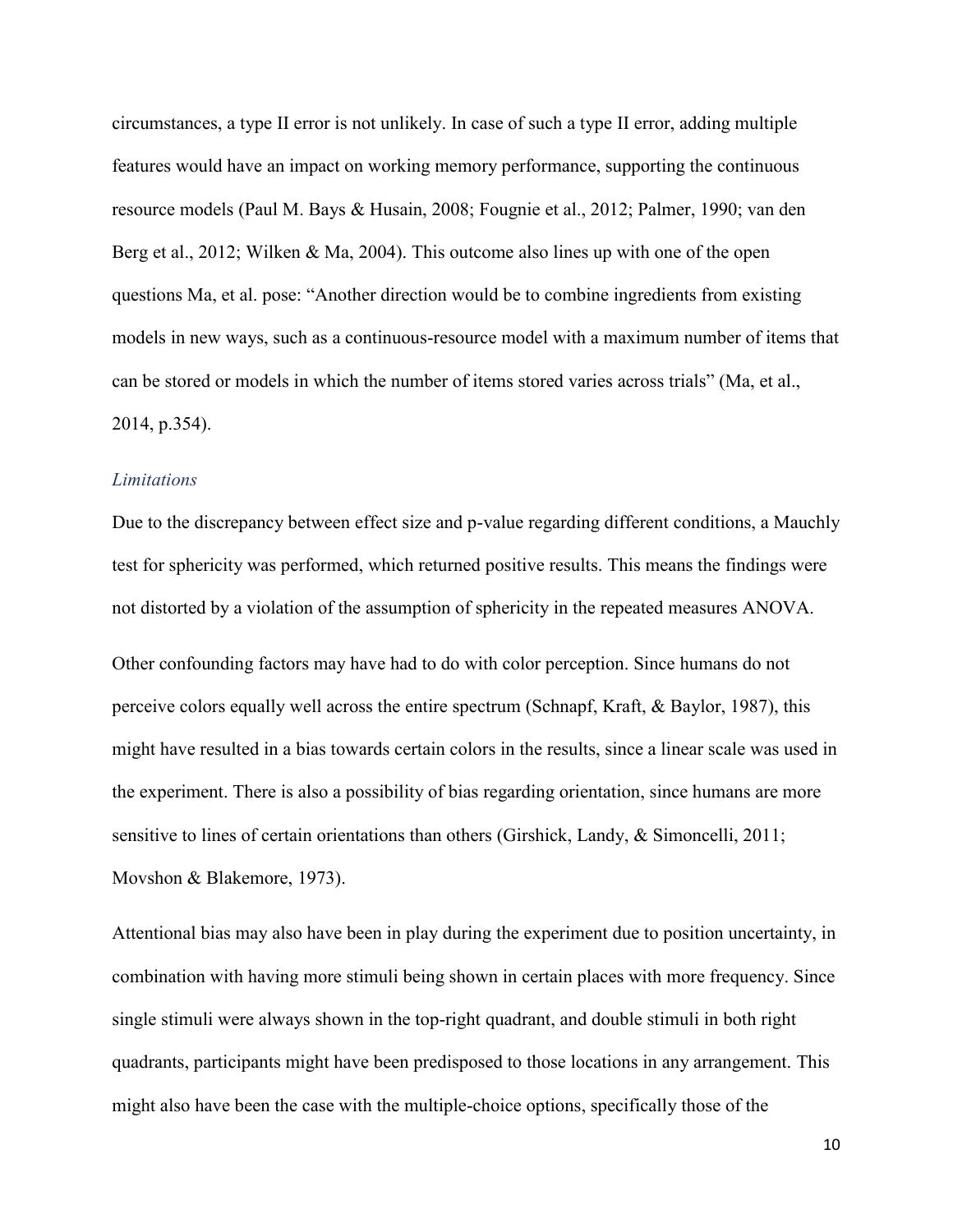orientation. Since these were only six instead of ten, they were show predominantly on the left side of the screen.

The difference in multiple choice options might also be the cause of the significant effect that was found regarding the interaction effect between the type of feature being shown and number of elements; either by making it easier to remember by only having to remember relatively few orientations, or by making it more likely to guess right due to the lower number of options.

Finally, position uncertainty may have distracted participants from the task of remembering the items. Because the positions of the stimuli changed with each trial (random within bounds) they might instead have been focused on finding the stimuli first, so they could not have their full attention on the memorization.

# *Further research*

This study showed a possible effect of the number of features on working memory performance, but nothing conclusive. To improve this study, more features might be added to individual elements, and the effect measured. It could be possible that the number of features used in this study was insufficient to reach the limits of chunking, explaining the trend towards continuous resource models, though not being able to confirm it.

Perhaps more lifelike stimuli are a good way to go with further research (Ma et al., 2014). This also falls in line with the previously mentioned adding of more features, while simultaneously representing a more natural and practical environment.

# *Conclusion*

As it stands this study suggests a middle ground between discrete resource models and continuous scale models, for instance cost-minimizing continuous scale models (van den Berg &

11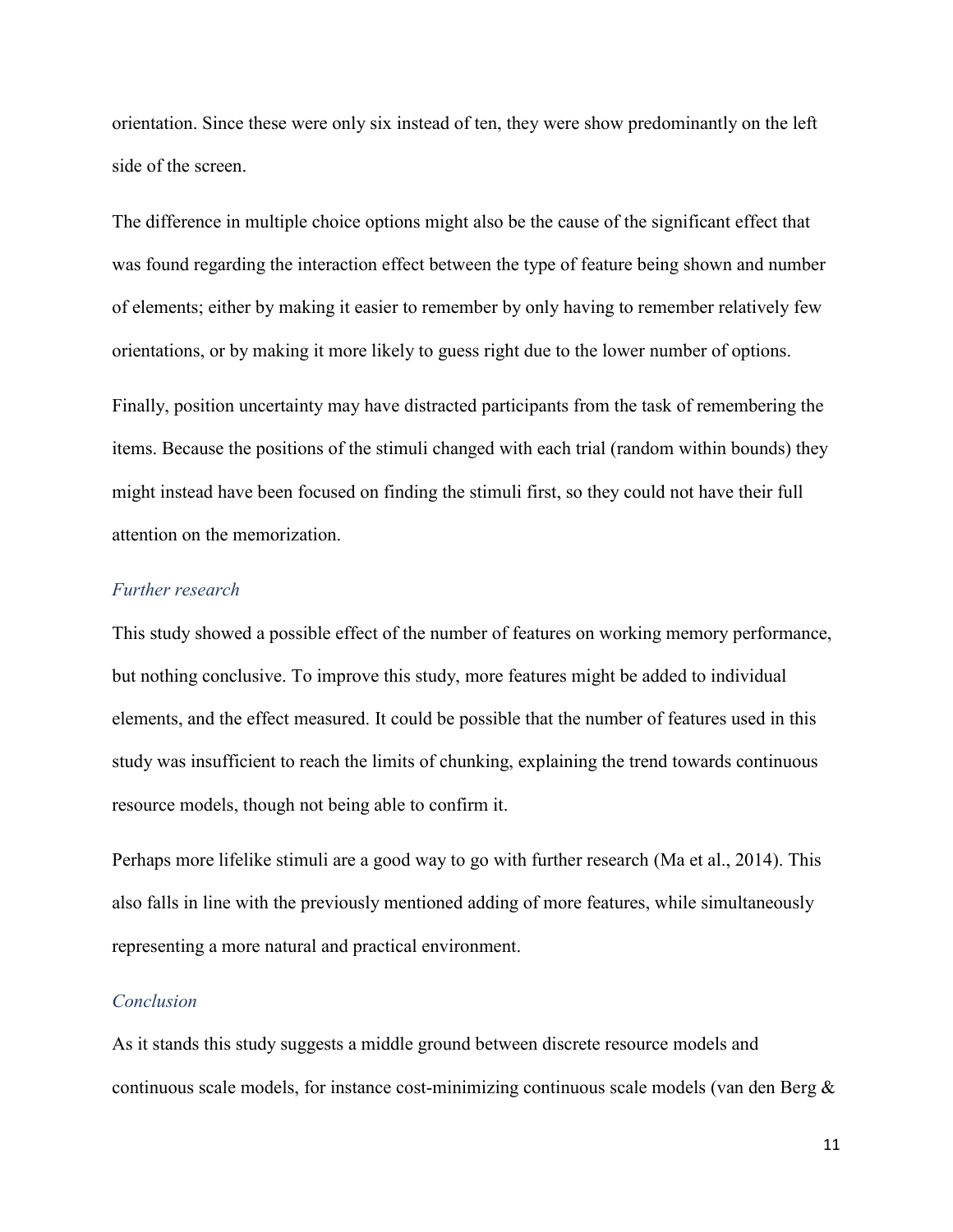Ma, 2018). Meanwhile it confirms the discrete resource model (Zhang & Luck, 2008) as an adequate fit as it stands now.

## References

Bach, M. (2006). The Freiburg Visual Acuity Test-Variability unchanged by post-hoc re-analysis. *Graefe's Archive for Clinical and Experimental Ophthalmology, 245*(7), 965-971. doi:10.1007/s00417-006-0474-4

Baddeley, A. (1992). Working memory. *Science, 255*(5044), 556-559. doi:10.1126/science.1736359

- Baddeley, A. (2003). Working memory: looking back and looking forward. *Nature Reviews Neuroscience, 4*(10), 829-839. doi:10.1038/nrn1201
- Baddeley, A. D., & Hitch, G. (1974). Working Memory. In G. H. Bower (Ed.), *Psychology of Learning and Motivation* (Vol. 8, pp. 47-89): Academic Press.
- Bays, P. M., Catalao, R. F. G., & Husain, M. (2009). The precision of visual working memory is set by allocation of a shared resource. *Journal of Vision, 9*(10), 7. doi:10.1167/9.10.7
- Bays, P. M., & Husain, M. (2008). Dynamic shifts of limited working memory resources in human vision. *Science (New York, N.Y.), 321*(5890), 851-854. doi:10.1126/science.1158023
- Cohen, A., & Ivry, R. (1989). Illusory conjunctions inside and outside the focus of attention. *Journal of Experimental Psychology: Human Perception and Performance, 15*(4), 650.
- Cohen, J. (2013). Statistical Power Analysis for the Behavioral Sciences.
- Fallon, S. J., Zokaei, N., & Husain, M. (2016). Causes and consequences of limitations in visual working memory. *Annals of the New York Academy of Sciences, 1369*(1), 40-54. doi:doi:10.1111/nyas.12992
- Flück, Daniel. "Ishihara 38 Plates CVD Test Colblindor." Colblindor, 2006, www.colorblindness.com/ishihara-38-plates-cvd-test/
- Fougnie, D., Suchow, J. W., & Alvarez, G. A. (2012). Variability in the quality of visual working memory. *Nature communications, 3*, 1229-1229. doi:10.1038/ncomms2237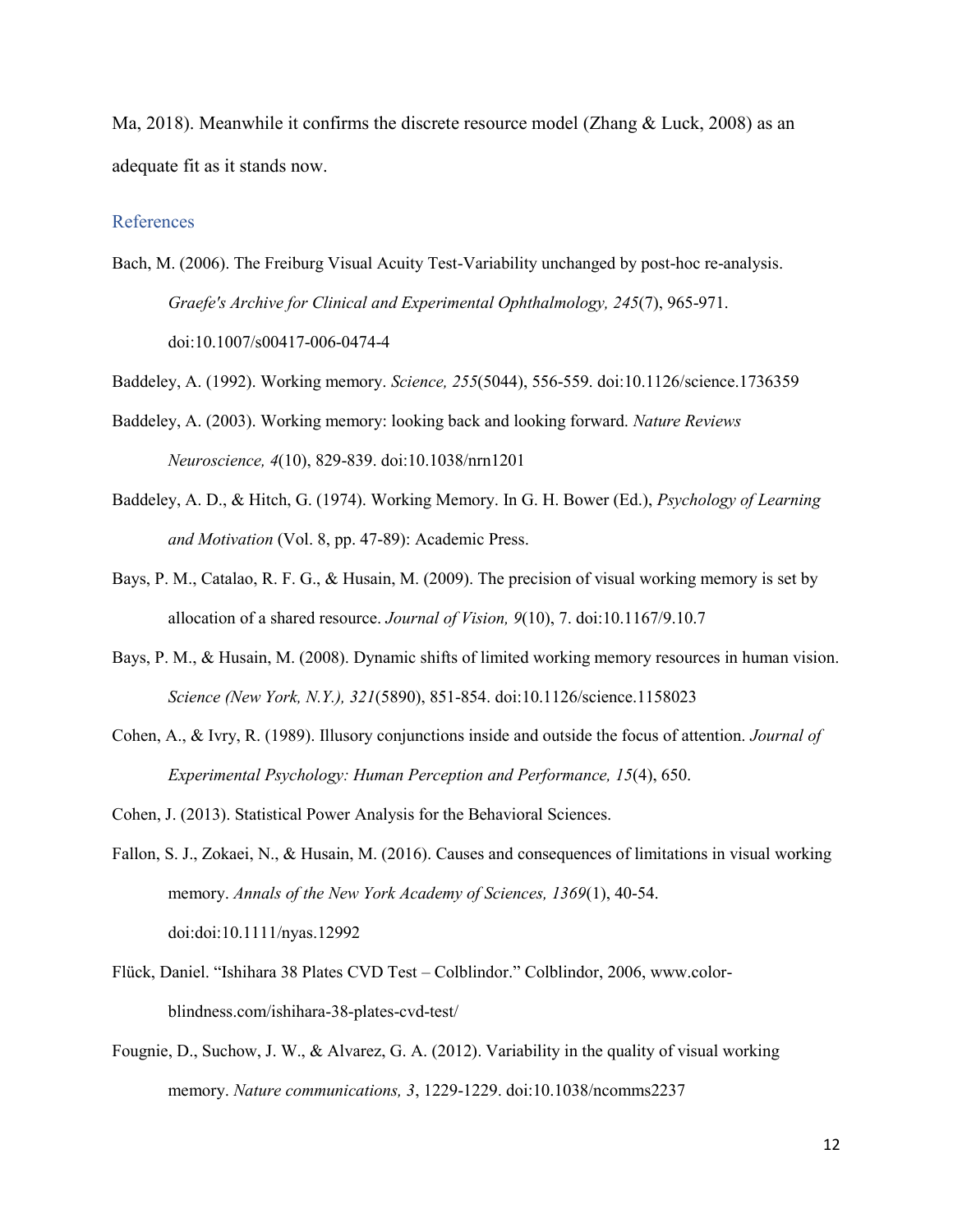- Girshick, A. R., Landy, M. S., & Simoncelli, E. P. (2011). Cardinal rules: visual orientation perception reflects knowledge of environmental statistics. *Nature neuroscience, 14*, 926. doi:10.1038/nn.2831
- Ishihara, S. (1960). *Tests for colour-blindness*: Kanehara Shuppan Company.
- Klink, P. C., Jeurissen, D., Theeuwes, J., Denys, D., & Roelfsema, P. R. (2017). Working memory accuracy for multiple targets is driven by reward expectation and stimulus contrast with different time-courses. *Scientific Reports, 7*(1), 9082. doi:10.1038/s41598-017-08608-4
- Luck, S. J., & Vogel, E. K. (1997). The capacity of visual working memory for features and conjunctions. *Nature, 390*, 279. doi:10.1038/36846
- Ma, W. J., Husain, M., & Bays, P. M. (2014). Changing concepts of working memory. *Nature neuroscience, 17*(3), 347-356. doi:10.1038/nn.3655
- Miller, G. A. (1956). The magical number seven, plus or minus two: some limits on our capacity for processing information. *Psychological Review, 63*(2), 81-97. doi:10.1037/h0043158
- Movshon, J., & Blakemore, C. (1973). Orientation specificity and spatial selectivity in human vision. *Perception, 2*(1), 53-60.
- Palmer, J. (1990). Attentional limits on the perception and memory of visual information. *Journal of Experimental Psychology: Human Perception and Performance, 16*(2), 332-350. doi:10.1037/0096-1523.16.2.332
- Schnapf, J. L., Kraft, T. W., & Baylor, D. A. (1987). Spectral sensitivity of human cone photoreceptors. *Nature, 325*(6103), 439-441. doi:10.1038/325439a0
- Schneider, D., Göddertz, A., Haase, H., Hickey, C., & Wascher, E. (2019). Hemispheric asymmetries in EEG alpha oscillations indicate active inhibition during attentional orienting within working memory. *Behavioural Brain Research, 359*, 38-46. doi[:https://doi.org/10.1016/j.bbr.2018.10.020](https://doi.org/10.1016/j.bbr.2018.10.020)